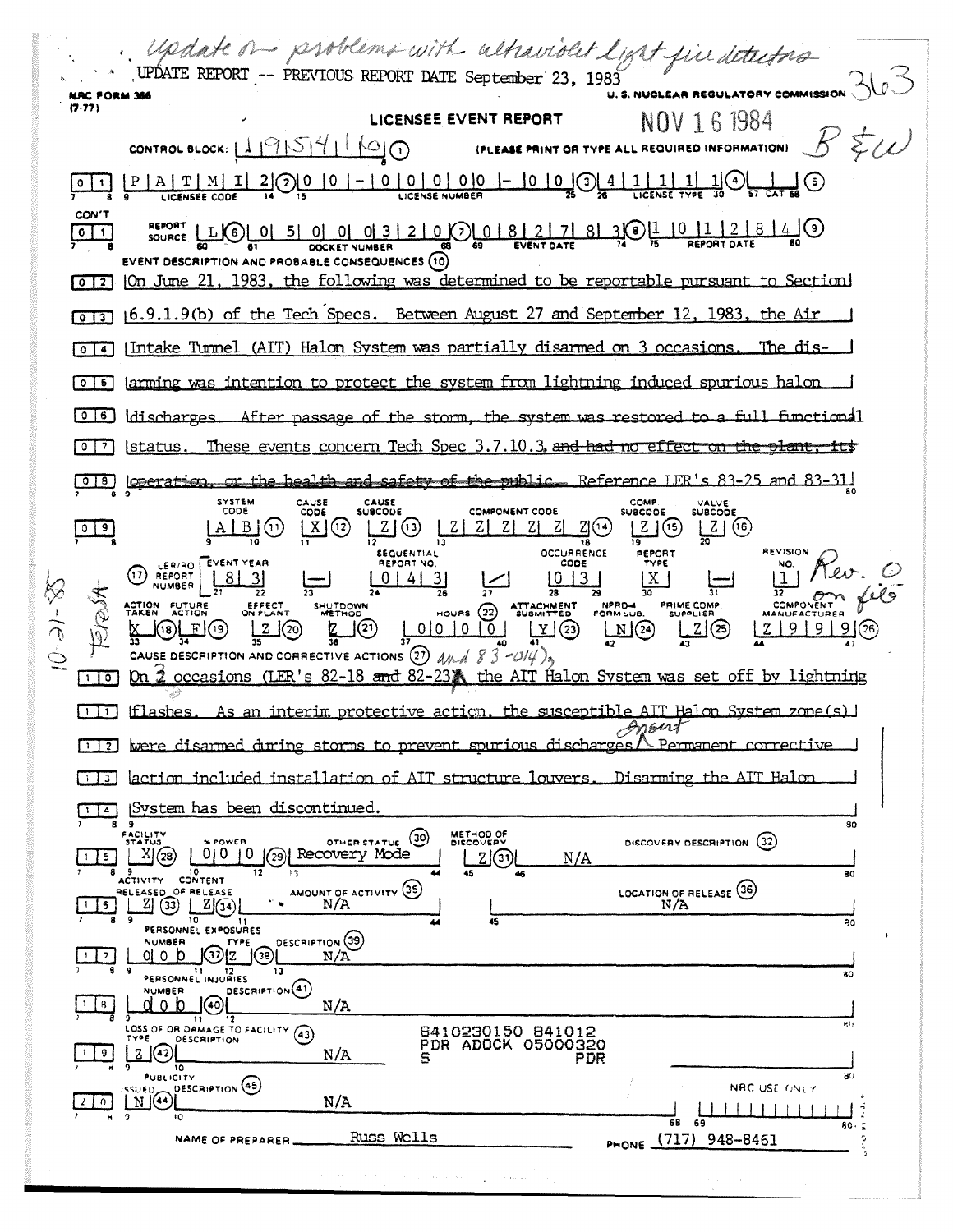Attachment 2 4410-84-L-0045

## LER 83-043/03X-1 EVENT DATE - August 10, 1983

#### I. EXPLANATION OF THE OCCURRENCE

As a result of discussions with the Nuclear Regulatory Commission TMI Program Office personnel on June 21, 1983, the events described below were determined to reportable pursuant to the requirements of the TMI-2 Technical Specifications.

On the indicated dates, part of the TMI-2 Air Intake Tunnel (AIT) Halon System was disarmed.

| Date and Time Returned to Service                                                                           |
|-------------------------------------------------------------------------------------------------------------|
| August 27, 1983, 2015 hours<br>September 12, 1983, at 1831<br>hours<br>September 12, 1983, at 1831<br>hours |
|                                                                                                             |

The disarming was limited to the zone(s), typically 1 or 2 of 4, susceptible to being tripped by local electrical storm activity (lightning). In addition, the zones were disarmed only to the extent that the automatic halon discharge in the given zone(s) was disarmed. All the remaining system functions remained operational, i.e., detection, trip signals, alarm functions, and trip interlocks with 1) the Air Intake Tunnel water deluge system, 2) the Air Intake Tunnel isolation dampers, and 3) the Auxiliary Building and Fuel Handling Building Ventilation Systems.

This event is considered reportable pursuant to Section 6.9.1.9(b) due to entry into the compliance with the requirements of the Action Statement for Technical Specification 3.7.10.3.

This LER is similar in nature to LER 83-25 and 83-31.

#### II. CAUSE OF THE OCCURRENCE

The Halon System was intentionally disarmed on the above dates as a preventative measure. This was based on the Halon System susceptability to being actuated by lightning flashes from  $\Rightarrow$ thunderstorms in the vicinity of TMI-2.  $\Box$ The Halon System utilizes ultraviolet light and rate of pressure rise detectors to trigger the halon discharge. The ultraviolet detectors of two zones are oriented such that they may be tripped by flashes outside of the Air Intake structure. (Reference LER's 82-18, 82-23, and 83-14 dated June 1, 1982, June 29, 1982, and June 6, 1983, respectively.) When any zone was discharged, the AIT Halon System was declared inoperable until the discharged zone was recharged. Typically, this took 10 to 14 days as a

Document ID 0017A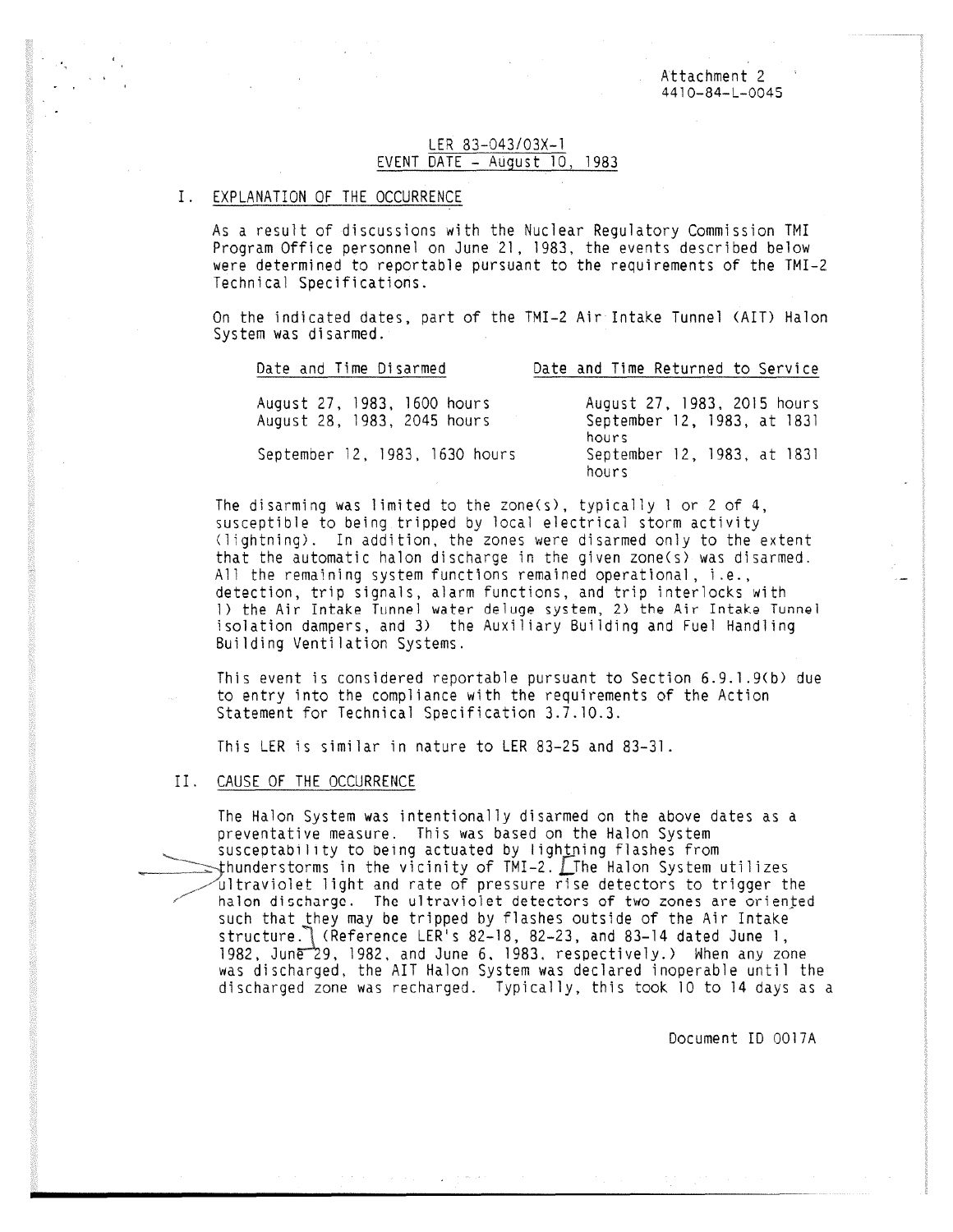#### Attachment 2 4410-84-L-0045

result of the type of Halon System used and its installed arrangement. In order to avoid an extended inoperability and thereby ensure maximum availability of the AIT Halon System protective functions, part of the AIT Halon System was disarmed as previously described during the period of time when "spurious" discharges are most likely, i.e., during thunderstorms. This action was an interim measure until permanent corrective action was implemented.

#### III. CIRCUMSTANCES SURROUNDING THE OCCURRENCE

At the time of the occurrence, the Unit 2 facility was in a long-term cold shutdown state. The reactor decay heat was being removed via loss to ambient. Throughout the event there was no effect on the Reactor Coolant System or the core.

## IV. CORRECTIVE ACTIONS TAKEN OR TO BE TAKEN

Immediate: The disarmed zone(s) was/were returned to full functional status as indicated for each occurrence.

Long-Term: Louvers were installed in the openings of the Air Intake structure on August 5, 1983. In lieu of any other acceptable method of testing the louvers, a brief survey was conducted of those Control Room personnel who were on duty during the aforementioned times and dates that the AIT Halon System was disarmed in order to determine if the Intake Tunnel Vertical Shaft Fire Alarm sounded during these periods. Annunciation of this alarm would have indicated that a valid trip signal had been received for the disarmed zones. The consensus was that an alarm was not received during the times when the Halon System was disarmed. Thus, GPUNC has determined that the louvers are acceptable for their designed use. The practice of disarming the Halon System during thunderstorms has been discontinued.

#### V. COMPONENT FAILURE DATA

N/A

Document ID 0017A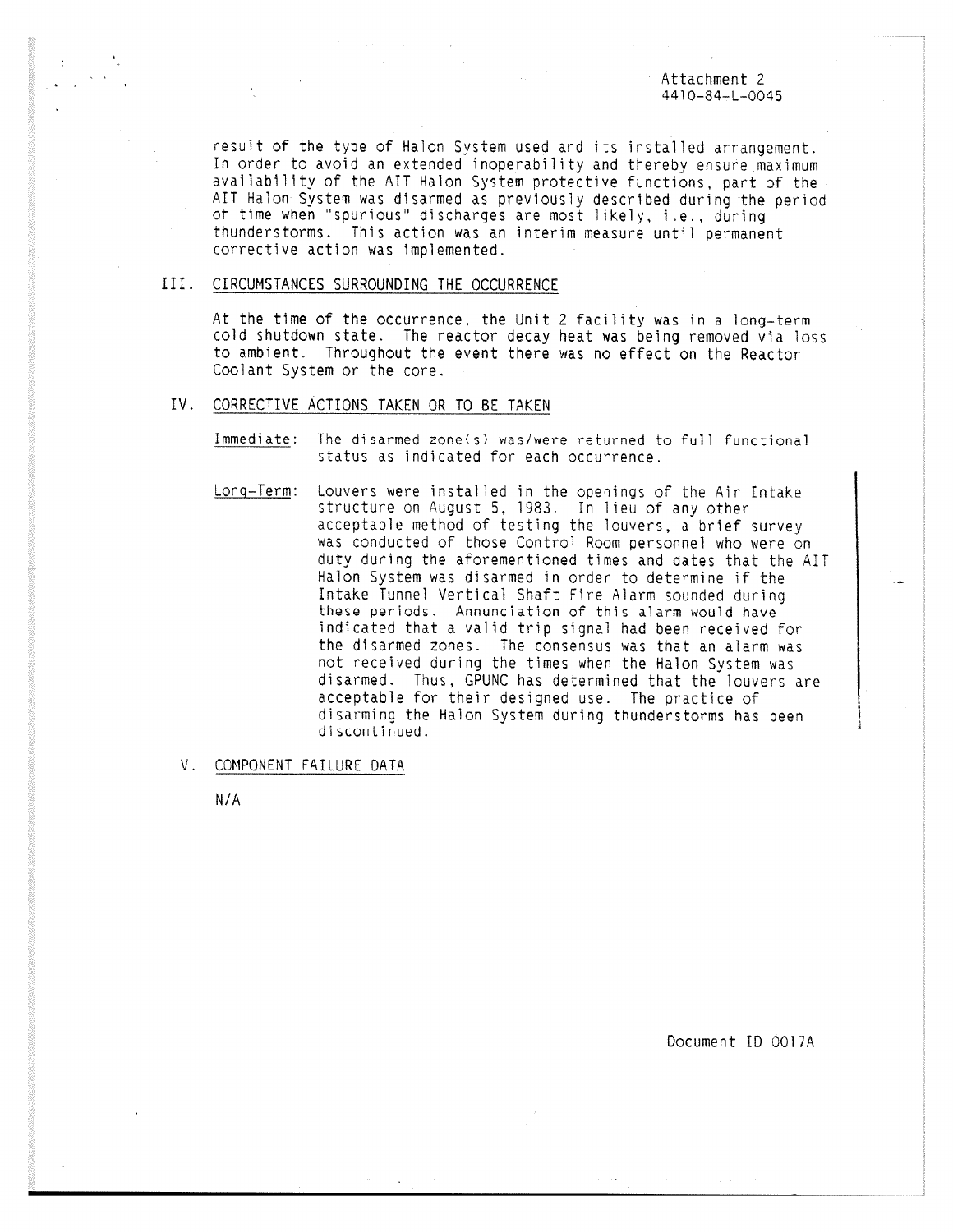# **Nuclear**

r

 $\mathbf{p}^T = \mathbf{p}^T$ 

`

**GPU Nuclear Corporation** 

Post Office Box 48O Route 441 South Middletown, Pennsylvania 17057-0191 717944-7621 **TELEX 84-2386** Writer's Direct Dial Number:

(717) 948-846I

4410-84-L-0045 Document ID 0017A

October 12, 1984

US Nuclear Regulatory Commission Document Control Desk<br>Washington, DC 20555 Washington, DC

Dear Sir:

Three Mile Island Nuclear Station, Unit 2 (TMI-2) Operating License No. DPR-73 Docket No. 50~320 Updated Licensee Event Reports

The Licensee Event Reports listed in Attachment 1 have been updated and are enclosed as Attachment 2 to this letter.

If you have any questions concerning this information, please contact Mr. J. J. Byrne of my staff.

Sincerely,  $\mathcal{U}_{1}$  ,  $\longrightarrow$  / R. Standerfer ,'

**s/ice President/Director,** TMI-2

FRS/RDW/jep

Attachments

cc: Regional Administrator - Office of I & E, Dr. T. E. Murley Program Director - TMI Program Office, Dr. B. J. Snyder Deputy Program Director - TMI Program Office, Mr. L. H. Barrett

 $\sim \omega_{\rm c}/\omega$ 

8410230034 B41012<br>PDR ADOCK 05000320<br>PDR

 $\mathcal{L}$   $\mathcal{L}$  $\cdots$ 

CPU Nuclear Corporation is a subsidiary of the General Public Utilities Corporation